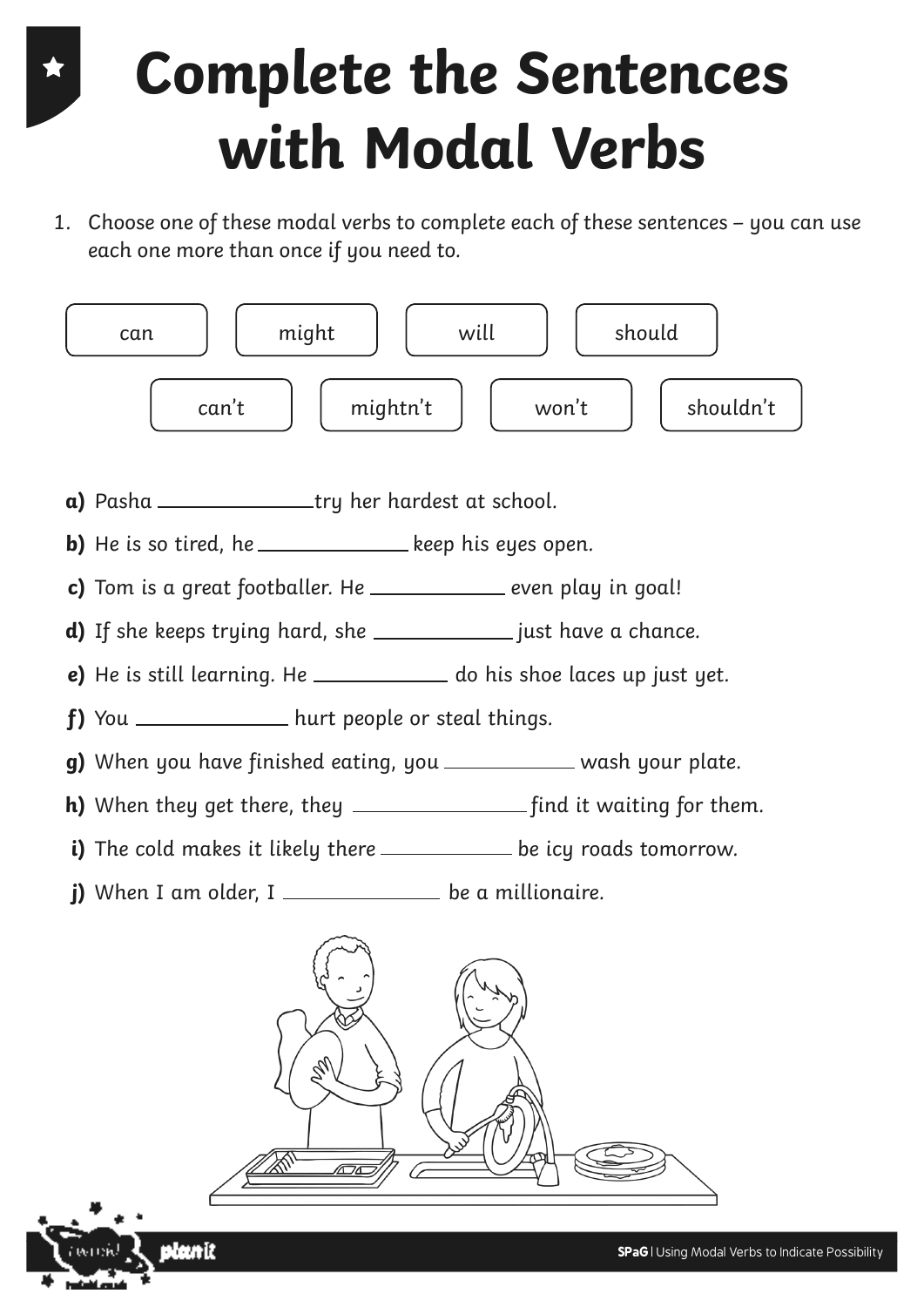**1.** Choose one of these modal verbs to complete each of these sentences. You may only use each once so cross it off when you have used it!



- **a)** Pasha <u>complete</u> her homework.
- **b)** He was so tired he \_\_\_\_\_\_\_\_\_\_\_\_\_\_\_ keep his eyes open.
- **c)** Tom is a great footballer. He \_\_\_\_\_\_\_\_\_\_\_\_\_\_ even play in goal!
- **d)** If she keeps trying hard, she \_\_\_\_\_\_\_\_\_\_\_\_\_\_\_ just have a chance.
- **e)** He is still learning. He \_\_\_\_\_\_\_\_\_\_\_\_\_ do his shoe laces up just yet.
- **f)** You \_\_\_\_\_\_\_\_\_\_\_\_\_\_\_hurt people or steal things.
- **g)** When you have finished, you \_\_\_\_\_\_\_\_\_\_\_\_\_ leave the table.
- **h)** It has been ordered, so when they get there, they \_\_\_\_\_\_\_\_\_\_\_\_\_\_\_\_ find it waiting for them.
- **i)** The bitter cold makes it certain there **we are all the intervalsion** be icy roads tomorrow.
- **j)** I \_\_\_\_\_\_\_\_\_\_\_\_\_\_\_\_ happily swap places with a millionaire.



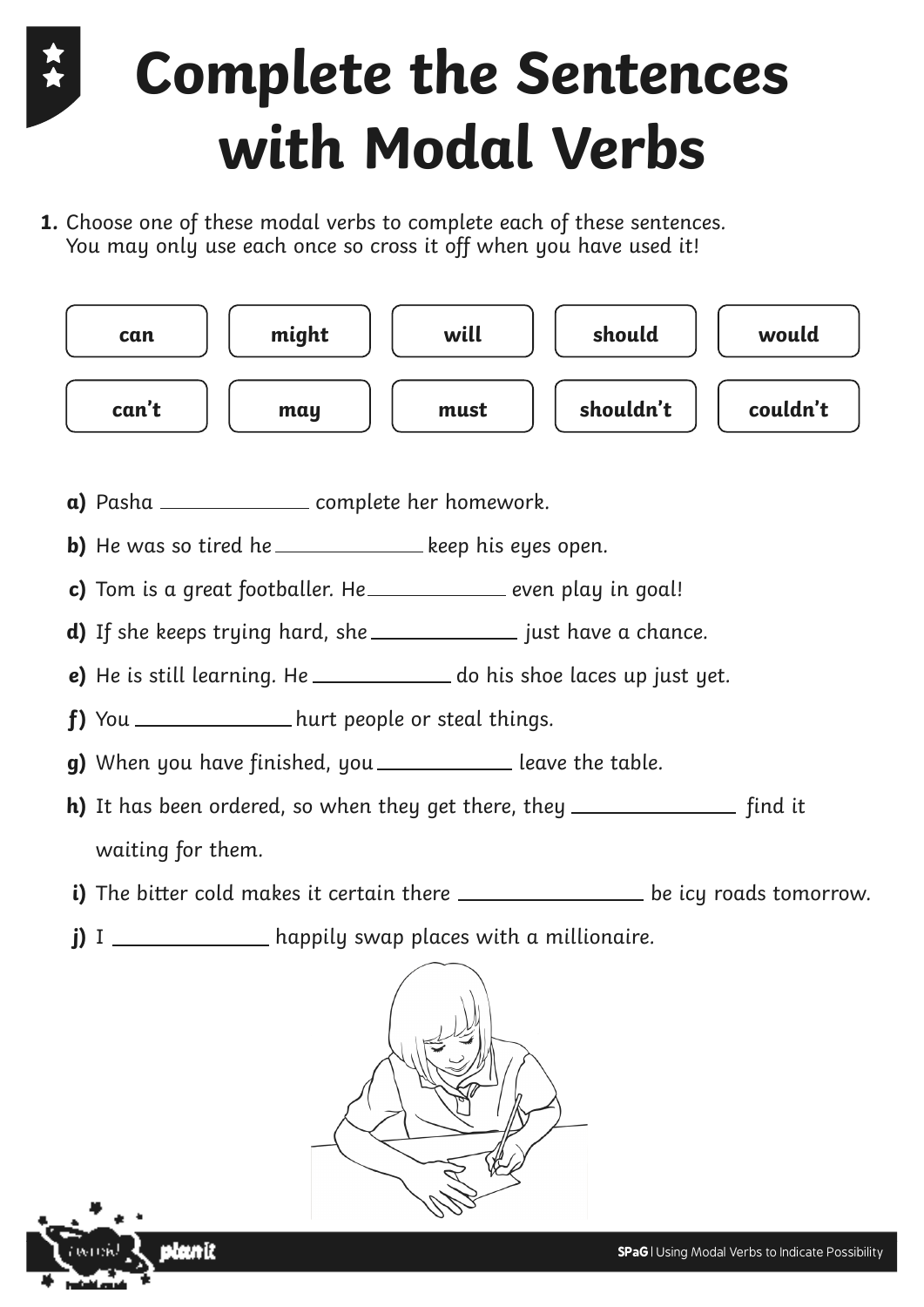1. In some sentences, there are multiple modal verbs which could be used. In the right hand column of the table below, write down all of the modal verbs which could fit each sentence. Cover the word list to provide an extra challenge!

|              | might<br>can                                                                              | will | should    | would    |
|--------------|-------------------------------------------------------------------------------------------|------|-----------|----------|
|              | can't<br>may                                                                              | must | shouldn't | couldn't |
| $\mathbf{a}$ | Pasha _______ do her homework.                                                            |      |           |          |
| $\mathbf{b}$ | He was so tired he ______ keep his<br>eyes open.                                          |      |           |          |
| $\mathbf{c}$ | Tom is a great footballer. He ______<br>even play in goal!                                |      |           |          |
| d)           | If she keeps trying hard, she ______<br>just have a chance.                               |      |           |          |
| e)           | He is still learning. He _____ do his<br>shoe laces up just yet.                          |      |           |          |
| f            | You _____ hurt people or steal<br>things.                                                 |      |           |          |
| g)           | When you have finished, you ______<br>leave the table.                                    |      |           |          |
| h)           | It has been ordered, so when they get<br>there, they _______ find it waiting for<br>them. |      |           |          |
| i)           | The bitter cold makes it certain there<br>_____ be icy roads tomorrow.                    |      |           |          |
| j)           | I ______ happily swap places with<br>a millionaire.                                       |      |           |          |

olanit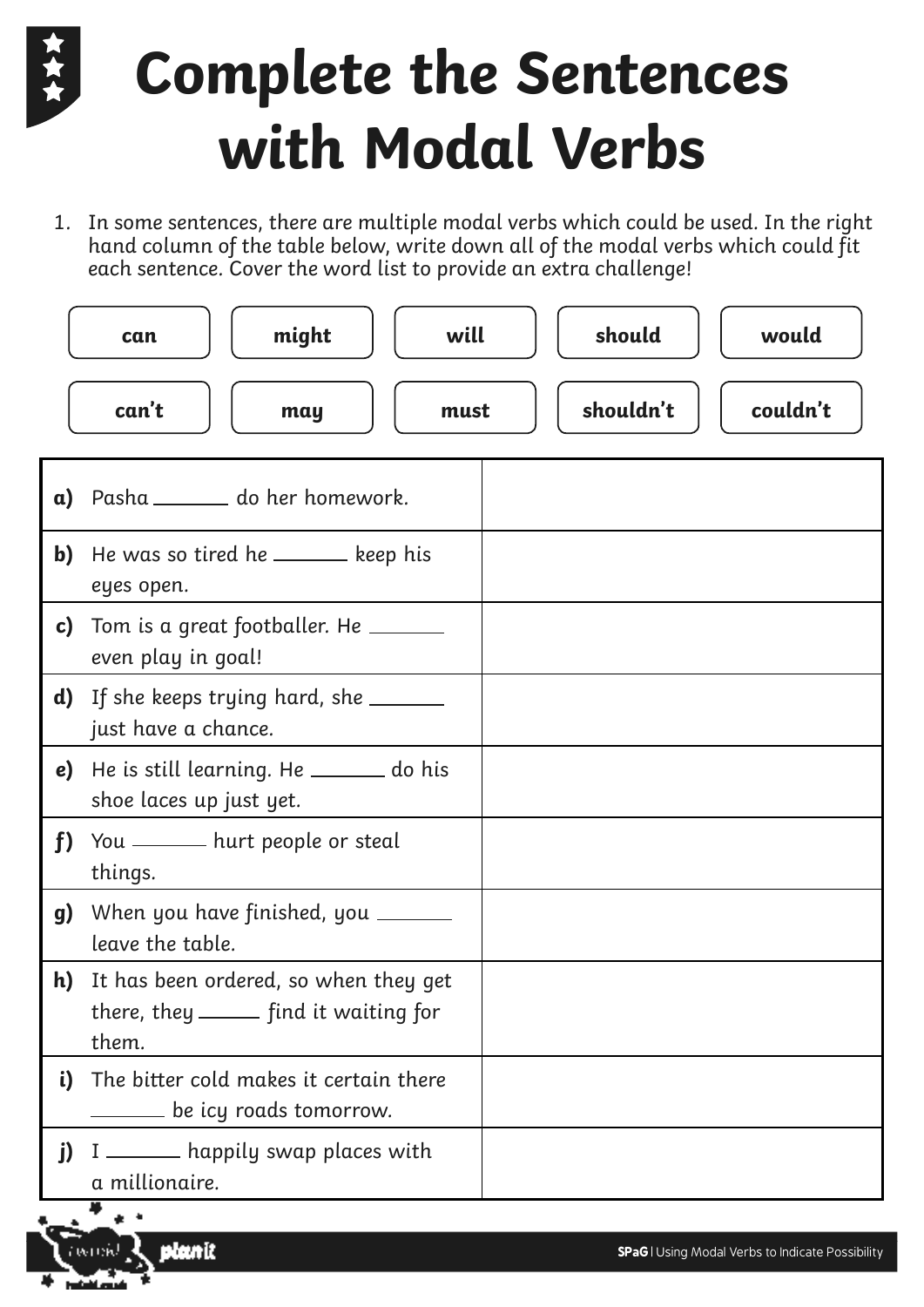Answers

**1.** Choose one of these modal verbs to complete each of these sentences - you can use each one more than once if you need to. **1.** Choose one of these modal verbs to complete each of these sentences. You may only use each once so cross it off when you have used it! a) Pasha **should** try her hardest at school. b) He is so tired, he **can't** keep his eyes open. c) Tom is a great footballer. He **can** even play in goal! d) If she keeps trying hard, she **might** just have a chance. e) He is still learning. He **can't** do his shoe laces up just yet. f) You **shouldn't** hurt people or steal things. g) When you have finished eating, you **should** wash your plate. h) When they get there, they **should** find it waiting for them. i) The cold makes it likely there **will** be icy roads tomorrow. j) When I am older I **might** be a millionaire. a) Pasha **must** complete her homework. b) He was so tired he **couldn't** keep his eyes open. c) Tom is a great footballer. He **can** even play in goal! d) If she keeps trying hard, she **might** just have a chance. e) He is still learning. He  $can't$  do his shoe laces up just yet. f) You **shouldn't** hurt people or steal things. g) When you have finished, you **may** leave the table. h) It has been ordered, so when they get there, they **should** find it waiting for them. i) The bitter cold makes it certain there **will** be icy roads tomorrow. j) I **would** happily swap places with a millionaire. As these sentences make sense with a variety of modal verbs, the suggested answer is for 'best fit' only. As these sentences make sense with a variety of modal verbs, the suggested answer is for 'best fit' only.